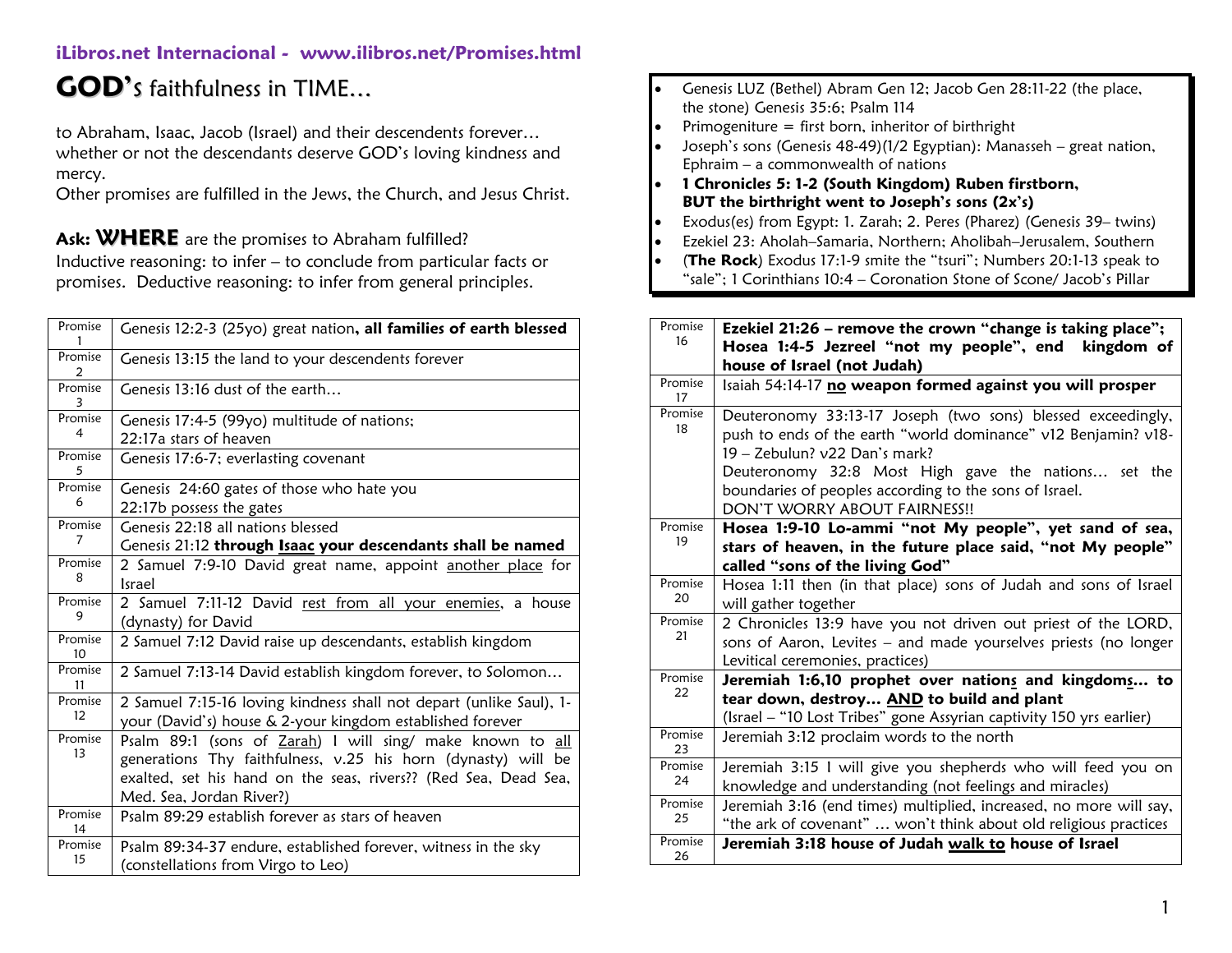| Promise<br>27 | Jeremiah 3:18 together will come from land of the north to                               |
|---------------|------------------------------------------------------------------------------------------|
|               | the land I gave as their fathers inheritance - 1917 Gen.                                 |
|               | Allenby                                                                                  |
| Promise<br>28 | Jeremiah 15:10 Jeremiah a man of strife and contention to all the                        |
|               | earth Baruch, Tia Tephi remnant daughters of house of Judah                              |
|               | Tahpanhes Egypt - adios! (Jer. 39-43)                                                    |
|               | 43:13 obelisks of Heliopolis (Vatican)                                                   |
| Promise<br>29 | Jeremiah 15:11 enemies treat good, make requests in a time of<br>disaster                |
| Promise<br>30 | Jeremiah 15:14 to bring into a land you do not know (spared,<br>safe to build, to plant) |
| Promise       | Jeremiah 16:13 hurl you out of this land to a land you your                              |
| 31            | fathers have not known                                                                   |
| Promise       | Jeremiah 16:16 many fishermen, after many hunters on every                               |
| 32            | mountain and hill. My Eyes are on all their ways. Not hidden                             |
|               | from Me.                                                                                 |
| Promise       | Jeremiah 33 - Call Me, I will tell you great mighty things                               |
| 33            | you know not. vs.17- David never lack ruler to sit on the                                |
|               | throne of the house of <b>Israel</b> (not of Judah) As long as sun                       |
|               | moon in the sky, My covenant will remain                                                 |
| Promise<br>34 | Jeremiah 34 - tear down, destroy Zedekiah - Judah's last king                            |
| Promise       | Jeremiah 46:27-28 save you from afar, I shall not make a full end                        |
| 35            | of you                                                                                   |
| Promise       | Ezekiel 37:24 (in last days) David will be king over them a                              |
| 36            | prince forever; vs. 11-28 Lost house of Israel - bones say: "our                         |
|               | bones are dried" (They are still alive). In last days, God will                          |
|               | breathe new life into them and bring 1. Judah and 2.                                     |
|               | Joseph (Ephraim & Manasseh) out of the nations and into                                  |
|               | the land of Israel. To become "one".                                                     |
| Promise<br>37 | Amos 9:9 shake Israel among all nations, but not a kernel will fall                      |
|               | to the ground - "not one shall be lost"                                                  |
| Promise<br>38 | Numbers 23:8 How curse whom God has not cursed? - a people                               |
|               | who dwell apart. vs.-19 God is not a man, that He should lie, nor                        |
|               | a son of man, that He should repent; Has He said, and will He                            |
|               | not do it? Or has He spoken, and will He not make it good?                               |
| Promise<br>39 | Numbers 24:5 prosperity, blessing  his seed shall be by many<br>waters                   |
| Promise<br>40 | Numbers 24:9 He couches as a lion, Blessed is everyone who                               |
|               | blesses you, and cursed is everyone who curses you.                                      |
| Promise       | Numbers 24:17 I see him, not now ("the end"), not near. A                                |
| 41            | scepter shall rise from Israel and crush Moab, Sheth, Edom.                              |

| Promise       | Isaiah 19:19 In that day there will be an altar to the LORD                                                               |
|---------------|---------------------------------------------------------------------------------------------------------------------------|
| 42            | in the middle of the land of Egypt, and a pillar to the LORD                                                              |
|               | nears at its borders. Great Pyramid of Giza                                                                               |
| Promise       | Jeremiah 32:17-20 Nothing is too difficult for God who has set                                                            |
| 43            | signs and wonders in the land of Egypt                                                                                    |
| Promise       | Isaiah 41:1-3 Listen to Me oh Islands and gain new strength.                                                              |
| 44            | One (Jeremiah) from the east delivers up nations before                                                                   |
|               | him passing by a way his feet have not traveled (he sailed)                                                               |
| Promise<br>45 | Isaiah 41:5-7 The islands, the ends of the earth, a common                                                                |
|               | commercial good                                                                                                           |
| Promise<br>46 | Isaiah 41:8-10 Israel and Jacob I have taken from the ends of the                                                         |
|               | earth and called from the remotest parts: You are My servant.                                                             |
| Promise<br>47 | Isaiah 41:11-13 Those who are angry, who contend, who war with                                                            |
|               | you adios to them!                                                                                                        |
| Promise<br>48 | Isaiah 42:14-16 GOD kept silent for a long time. Now I will (7x's)                                                        |
| Promise<br>49 | Isaiah 42:17-20 God's servant is deaf and blind!                                                                          |
| Promise       | Zechariah 10:6-12 I shall strengthen house of Judah, save house of                                                        |
| 50            | Joseph. They will be as though I had not rejected them. Scattered                                                         |
|               | them in far countries they will remember Me and come back.                                                                |
| Promise<br>51 | Exodus 19:5 If you will obey My voice and keep My covenant,                                                               |
|               | then you shall be My own possession among all the peoples.<br>"These are the words you shall speak to the sons of Israel" |
| Promise       | Deuteronomy 5:2 The LORD our God made a covenant with us                                                                  |
| 52            | at Horeb. The LORD did not make this covenant with our fathers,                                                           |
|               | but with us alive today. The 10 Commandments.                                                                             |
| Promise       | Jeremiah 44:29 And this will be the sign to you. I am going to                                                            |
| 53            | punish you in this place so you will know that My words surely                                                            |
|               | stand against you.                                                                                                        |
| Promise<br>54 | Jeremiah 50:4 In those days (last days) the sons of Israel will                                                           |
|               | come and the sons of Judah and weeping as they go, it is the                                                              |
|               | LORD their God they will seek.                                                                                            |
| Promise<br>55 | Jeremiah 50:5-6 They will ask for the way to Zion "My people                                                              |
|               | have become lost sheep their shepherds have led them astray                                                               |
|               | they have forgotten their resting place"                                                                                  |
| Promise<br>56 | Jeremiah 50:19-20 I shall bring Israel back to his pasture Carmel                                                         |
| Promise       | and Bashan, the hill country of Ephraim and Gilead. In those days                                                         |
| 57            | Jeremiah 50:33 The sons of both Israel and Judah are oppressed.                                                           |
| Promise<br>58 | Jeremiah 51:5 Israel and Judah have not been forsaken by God                                                              |
| Promise       | Jeremiah 51:19-20 (v.17 all mankind is stupid!)                                                                           |
| 59            | The portion of Jacob is "the Maker's" inheritance. The LORD says,                                                         |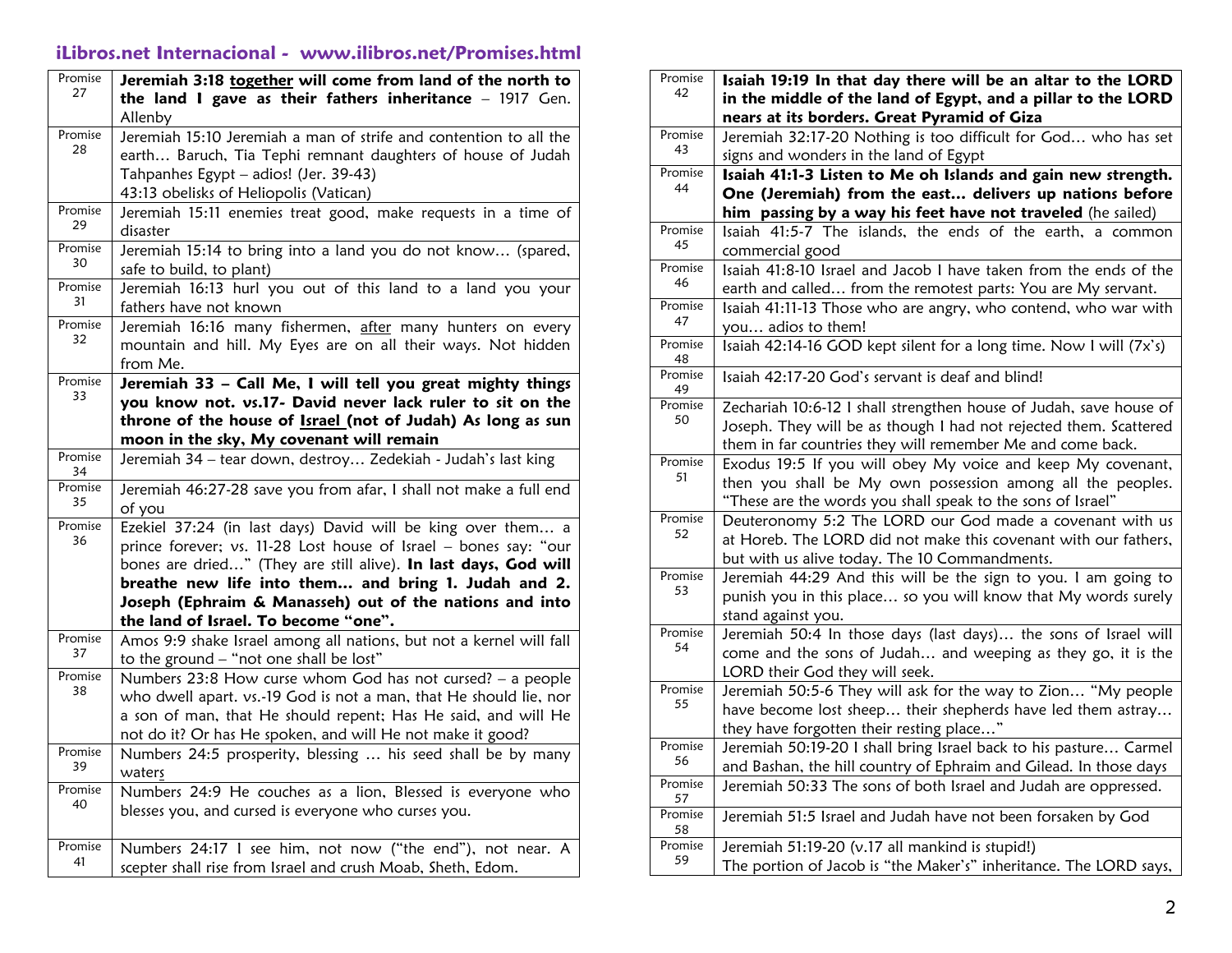|               | "You are My Battle Axe, My weapon of war and with you I             |
|---------------|---------------------------------------------------------------------|
|               | will shatter nations and kingdoms (who oppose God)                  |
| Promise       | Jeremiah 51:21-23 I "And with you I [the LORD] will shatter"        |
| 60            | $(8x's)$ lots of things                                             |
| Promise       | Jeremiah 44:14 NO survivors of the remnant of Judah who             |
| 61            | entered the land of Egypt to reside there wanting to return will    |
|               | return except a remnant.                                            |
| Promise       | Jeremiah 44:26-28 None of the house of Judah that escaped to        |
| 62            | Egypt will call on God's Name for help. Only a Jeremiah's           |
|               | remnant - victims will be spared. God is watching. Ollam Fodlah/    |
|               | Simon Braech/ Scoti - daughter of a Pharoah                         |
| Promise       | Isaiah 37:31 The surviving remnant of the house of Judah shall      |
| 63            | again take root downward and bear fruit upward. Out of              |
|               | Jerusalem will go forth a remnant, out of Mount Zion survivors.     |
|               | God shall perform this.                                             |
| Promise       | Hosea 2:13-15 Punish her for the "days of Baal" (1 year)            |
| 64            | $7x's 360$ (1 Jewish year) = 2520                                   |
|               | Leviticus 26:1-28 (7 times); Daniel 4:14-25 (7 times); 607bc        |
|               | "government's beastial insanity ruling over mankind"                |
|               | Babylon cuneiform states Nebuchadnezzar's words: "For four          |
|               | years my kingdom did not rejoice my heart" Rawlinson's              |
|               | translation. Rabbinical literature "4 years insane. Then restored 1 |
|               | year before death." 1800s archaeology discovered these details.     |
|               | Daniel 5 (Belshazzar's Feast - 536bc) mene, mene, tekel, upharsin   |
|               | (mene, tekel, and peres)                                            |
|               | (mina=1000, shekel=20, gerah (1/2 mina=500)  2520                   |
| Promise       | 2:16-23 In that day, you will call Me "Ishi"<br>Hosea               |
| 65            | (Husband) I will marry you forever. I will say to those who         |
|               | were "not My people" you are My people. They shall say,             |
|               | "My God!"                                                           |
| Promise       | Hosea 3:4-5 Sons of Israel without ruler, without sacred pillar     |
| 66            | (coronation stone), without ephod (interpreting God's word)         |
| Promise<br>67 | Hosea 5:3 I know Ephraim, and Israel is not hidden from Me.         |
| Promise       | Hosea 5:14-15 A lion to Ephraim, a young lion to the house of       |
| 68            | Judah I will tear to pieces and go away until they "come to         |
|               | their senses"                                                       |
| Promise       | Hosea 6:1-2 Come let us return to the LORD. He tore us; He will     |
| 69            | heal us. He will revive us after 2 days (2000) and raise us up on   |
|               | the $3rd$ day (500)                                                 |
|               | Hosea 12:1 Ephraim feeds on east wind                               |
| Promise       | Ezekiel 17:22-23 (After detailing Zedekiah's rebellion.) The        |
| 70            | LORD says, "I will take a sprig from the lofty top of the cedar     |

|               | and the top-most of its young twigs a "tender one" (feminine)      |
|---------------|--------------------------------------------------------------------|
|               | and plant it on a high and lofty mountain. On the high mountain    |
|               | of Israel I shall plant it                                         |
|               | Ezekiel 21:25-27 "wicked prince of Israel - Zedekiah". Take        |
|               | off your crown. Exalt the low; abase the high.                     |
|               | (Pharez - Judah high lineage; Zarah - Israel low lineage)          |
|               | An overturn, overturn, overturn and then no more until             |
|               | HE comes Whose right it is to reign.                               |
| Promise       | Isaiah 49:1 Listen to me, O Islands you people from afar           |
| 71            | concealed, hidden                                                  |
| Promise<br>72 | Isaiah 49:3 You are My servant, Israel                             |
| Promise       | Isaiah 49:5-6 Is it too small that you should be My servant?       |
| 73            | I will also make you a light to the nations, so that My            |
|               | salvation may reach to the end of the earth. What island           |
|               | nations first carried the light of God's Word to the ends of the   |
|               | earth?                                                             |
| Promise       | Isaiah 49:7-17Kings shall see and arise. Princes shall also bow    |
| 74            | down [to the Salvation of the LORD - the Redeemer of Israel]       |
|               | vs.12 - In the end times, "these shall come from afar, and these   |
|               | shall come from the north and from the west"                       |
| Promise       | Isaiah 49:18-23 "Lift up your eyes [Israel in the Islands - 48:1]  |
| 75            | and look around dressed "as a bride". The children say "make       |
|               | room for me to live here, too". Kings, princes, sons and daughters |
|               | will know I am the LORD. Those who hopefully wait for Me will      |
|               | not be put to shame."                                              |
|               | Manasseh - 740bc, 2520 to 1779 Yorktown.                           |
| Promise       | Isaiah 50 Where is your certificate of divorce? Your mother was    |
| 76            | sent away.                                                         |
| Promise       | Isaiah 51 "Listen to Me. Look to the rock from where you come.     |
| 77            | Look Abraham your father and to Sarah who gave birth to you        |
|               | I blessed him and multiplied him" "Oh My people, oh My             |
|               | nation the Islands will wait for Me a people in whose heart is     |
|               | My law." These people needed to be reminded of their heritage/     |
|               | ancestry.                                                          |
| Promise       | Isaiah 53 Who has "amened" the message? And to whom has the        |
| 78            | arm of the LORD been revealed?                                     |
|               | GOD is a Past-Expert in dealing with imperfect people.             |
| Promise       | Isaiah 54 Shout for joy, O barren one break forth into joyful      |
| 79            | shouting for the sons of the desolate one [Israel] will be more    |
|               | numerous than the sons of the married woman [Judah] says the       |
|               | LORD. Enlarge the place of your tent                               |
|               | vs.6 "For the LORD has called you like a wife forsaken and         |
|               |                                                                    |